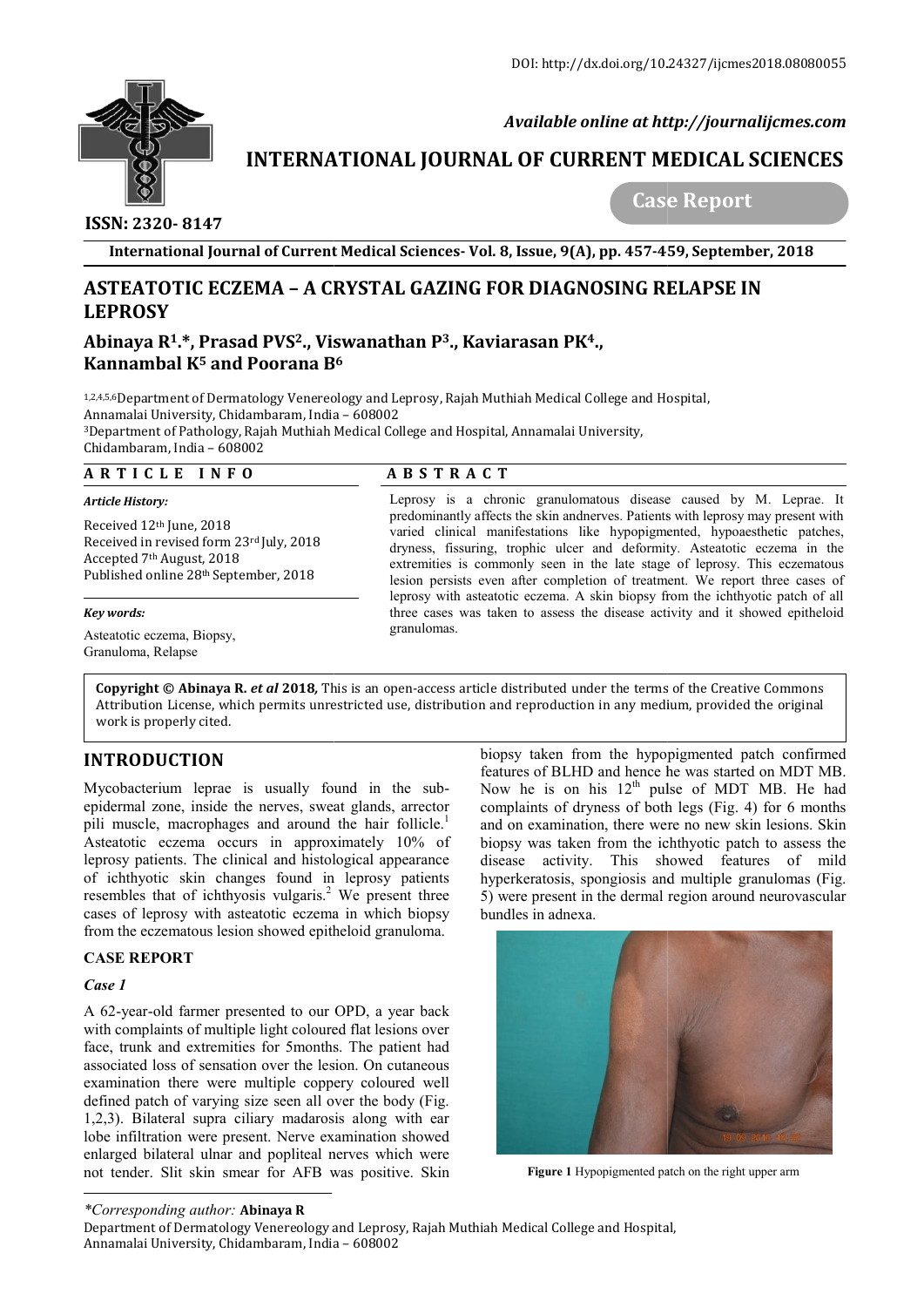The granuloma composed of lymphocytes, histiocytes and epithelioid cells in equal proportion. This was consistent with BTHD.



**Figure 2** Hypopigmented patch on the right elbow



**Figure 3** Multiple hypopigmented patches over the posterior aspect of the neck



**Figure 4** Asteatotic eczema over the anterior aspect of right leg



**Figure 5** Biopsy from asteatotic eczema of treated leprosy showed compact granuloma in the dermis  $(H & E, X10)$ 

#### *Case 2*

A 35-year-old male who was adequately treated for inderminate Hansen's disease in the year 2007. Three years back he presented with multiple hypopigmented, hypoanesthetic patches over the back, abdomen and dryness over both legs. Clinically we diagnosed as BLHD and biopsy done from a hypopigmented patch showed features of BTHD. So he was started on MDT MB and at the end of 1 year he had persistent hypopigmented patch. Hence biopsy was repeated which showed features of BTHD and MDT MB was continued. After 24 months of treatment a biopsy was taken from the ichthyotic patch (Fig. 6) which again showed features of BTHD (Fig. 7).



**Figure 6** Asteatotic eczema over both legs



**Figure 7** Biopsy from the asteatotic patch showed granuloma around the adnexal structures (H& E, X40)

#### *Case 3*

A 62-year-old female who was diagnosed as pure neuritic Hansen's disease 10 years back. She took MDT MB for three months and defaulted. She presented to our OPD with ulcer over the left foot and dryness over both legs for 3 years. On examination there were no hypopigmented patches. She had glove and stocking type of anaesthesia, peripheral nerve examination showed enlarged B/L ulnar, radial cutaneous and popliteal nerves. A biopsy was done from the ichthyotic patch which showed features of BTHD.